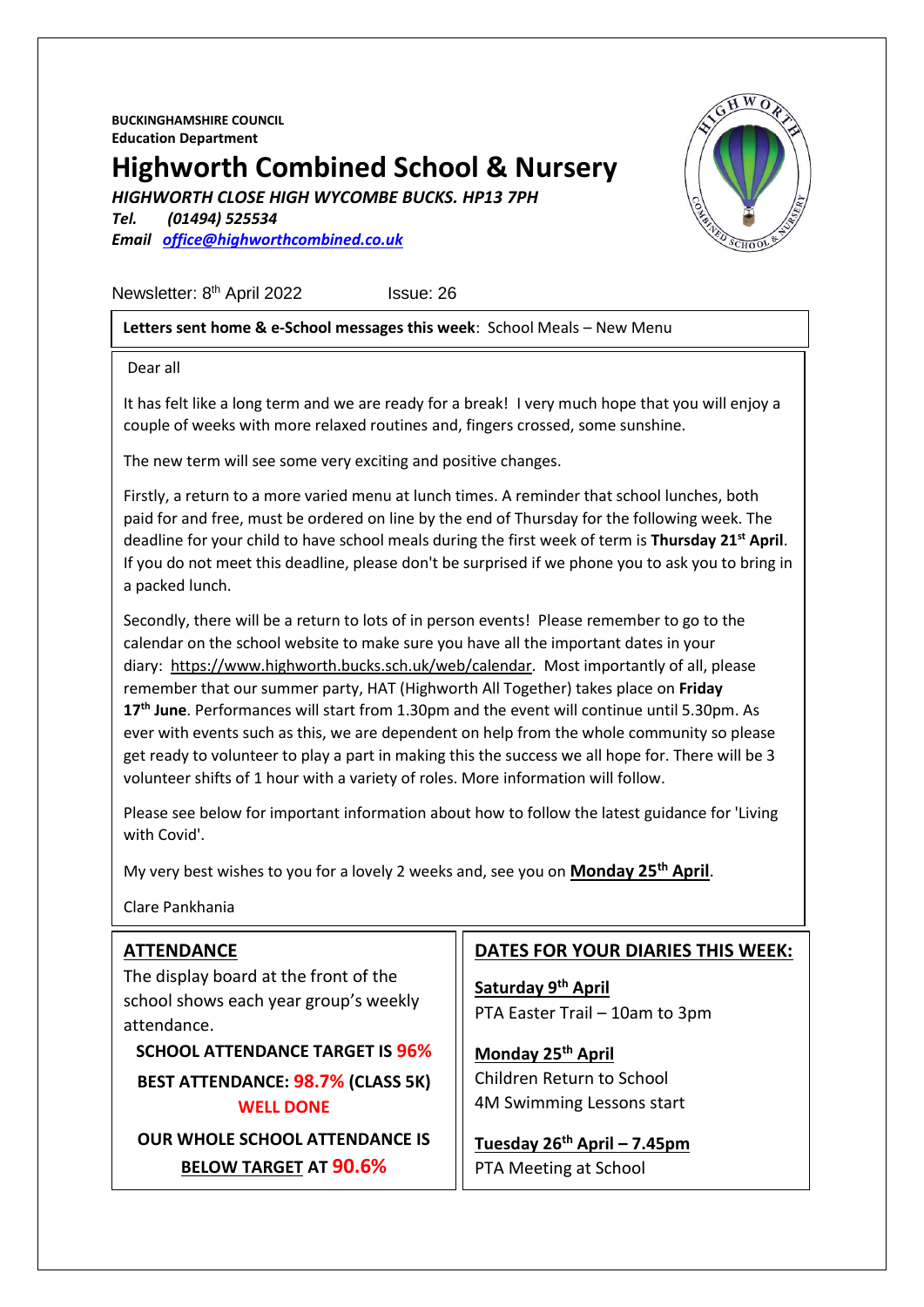## **PARENT ZONE**

### **PTA NEWS**

Our next PTA meeting will be on **Tuesday 26th April at 7:45pm**. We're delighted to say it will be in-person at the school.

Many thanks and hope to see you at the Easter Trail tomorrow!



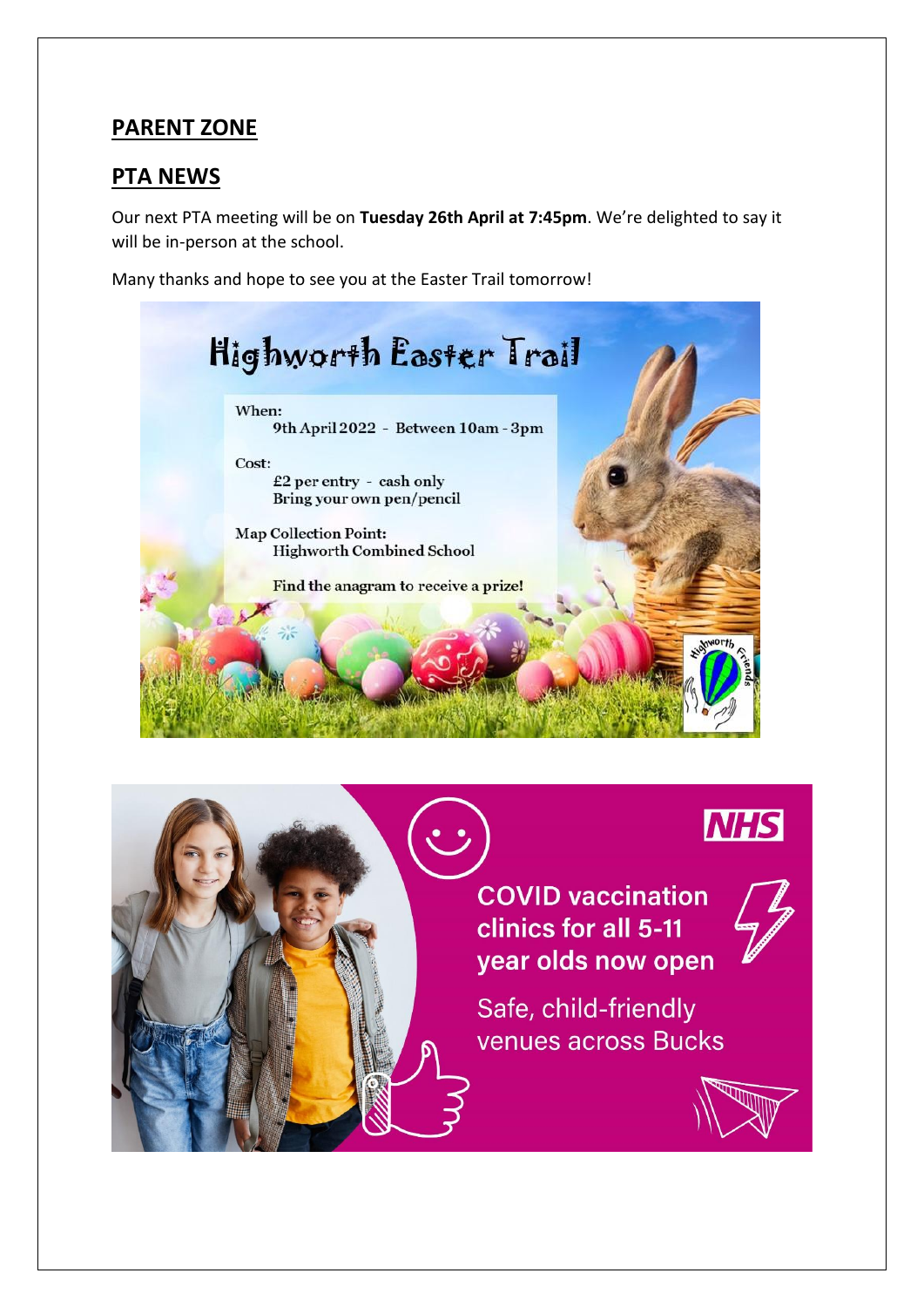#### **Buckinghamshire Clinical Commissioning Group**

# **Message from Buckinghamshire Clinical Commissioning Group**

All children aged 5 - 11 will be offered vaccination against COVID-19 from 4 April 2022.

If you live in Bucks, you can come to walk-in, child friendly clinics at one of the following sites:

- Amersham Family Centre, open Fridays, 1pm-6pm and Saturdays, 9am-6pm
- Mapledean Family Centre, Wycombe, Tuesdays and Thursdays, 9am-6pm
- Wing Family Centre, open Mondays and Saturdays, 9am-6pm
- Buckingham Library, open Fridays and Sundays, 9am-6pm
- The Guttmann Centre, Aylesbury, open everyday, 8am-8pm

All site opening hours are also listed on the **Buckinghamshire Clinical Commissioning Group website.** Any changes to clinic hours or days will be shared on this site as well, so please check back before going along.

You can also book an appointment via the **National Booking Service** or by calling **119** for other dedicated children's clinics.

The NHS wants to support you to make an informed choice with more information available here: **COVID-19: A guide for parents of children aged 5 to 11 (publishing.service.gov.uk)**

Children aged 5-11 with no other underlying health conditions will be offered two paediatric (child) doses of the vaccine, with at least 12 weeks between doses.

Please note: if your 5-11 year old is clinically extremely vulnerable, we have a contact number to book their vaccination at The Guttman Centre. The **number is 07826 922104** and is open 8.30am – 7 pm daily. Your child's two doses will usually be given 8 weeks apart.

Buckinghamshire CCG